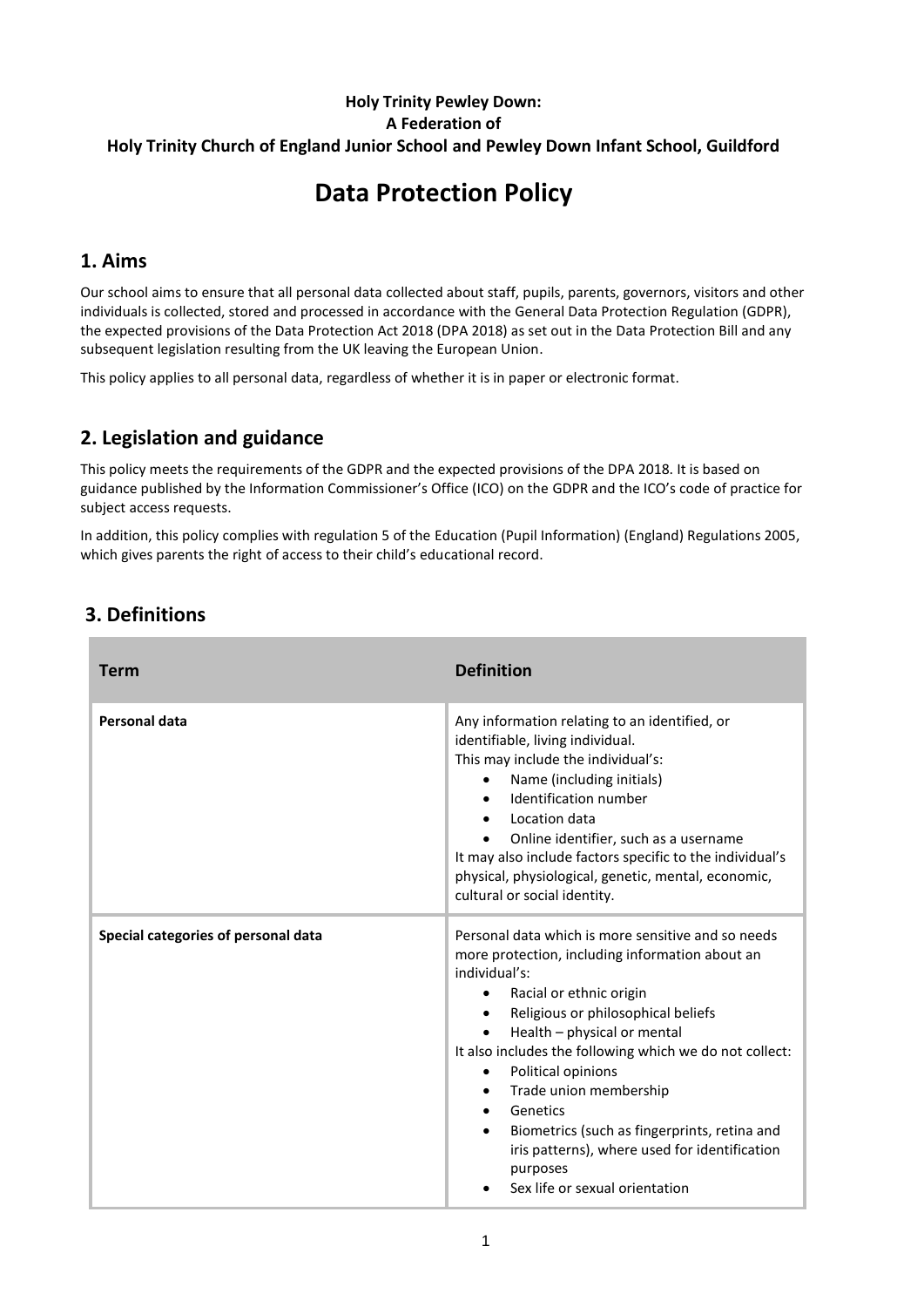| Processing           | Anything done to personal data, such as collecting,<br>recording, organising, structuring, storing, adapting,<br>altering, retrieving, using, disseminating, erasing or<br>destroving.<br>Processing can be automated or manual. |
|----------------------|----------------------------------------------------------------------------------------------------------------------------------------------------------------------------------------------------------------------------------|
| Data subject         | The identified or identifiable individual whose<br>personal data is held or processed.                                                                                                                                           |
| Data controller      | A person or organisation that determines the<br>purposes and the means of processing of personal<br>data.                                                                                                                        |
| Data processor       | A person or other body, other than an employee of<br>the data controller, who processes personal data on<br>behalf of the data controller.                                                                                       |
| Personal data breach | A breach of security leading to the accidental or<br>unlawful destruction, loss, alteration, unauthorised<br>disclosure of, or access to personal data.                                                                          |

## **4. The data controller**

Our school processes personal data relating to parents, pupils, staff, governors, visitors and others, and therefore is a data controller.

The school is registered as a data controller with the ICO and will renew this registration annually or as otherwise legally required.

## **5. Roles and responsibilities**

This policy applies to **all staff** employed by our school, and to external organisations or individuals working on our behalf. Staff who do not comply with this policy may face disciplinary action.

#### **5.1 Governing Body**

The Governing Body (GB) has overall responsibility for ensuring that our school complies with all relevant data protection obligations.

#### **5.2 Data protection officer**

The data protection officer (DPO) is responsible for overseeing the implementation of this policy, monitoring our compliance with data protection law, and developing related policies and guidelines where applicable.

They will provide an annual report of their activities directly to the GB and, where relevant, report to the GB their advice and recommendations on school data protection issues.

The DPO is also the first point of contact for individuals whose data the school processes, and for the ICO.

Full details of the DPO's responsibilities are set out in their job description.

Our DPO is Bev Reed and is contactable via post, email or telephone – details below:

|            | Postal Address: Holy Trinity Pewley Down School, Semaphore Road, Guildford, GU1 3PT |
|------------|-------------------------------------------------------------------------------------|
| eMail:     | bevr@htpd.surrey.sch.uk                                                             |
| Telephone: | (01483) 539 033                                                                     |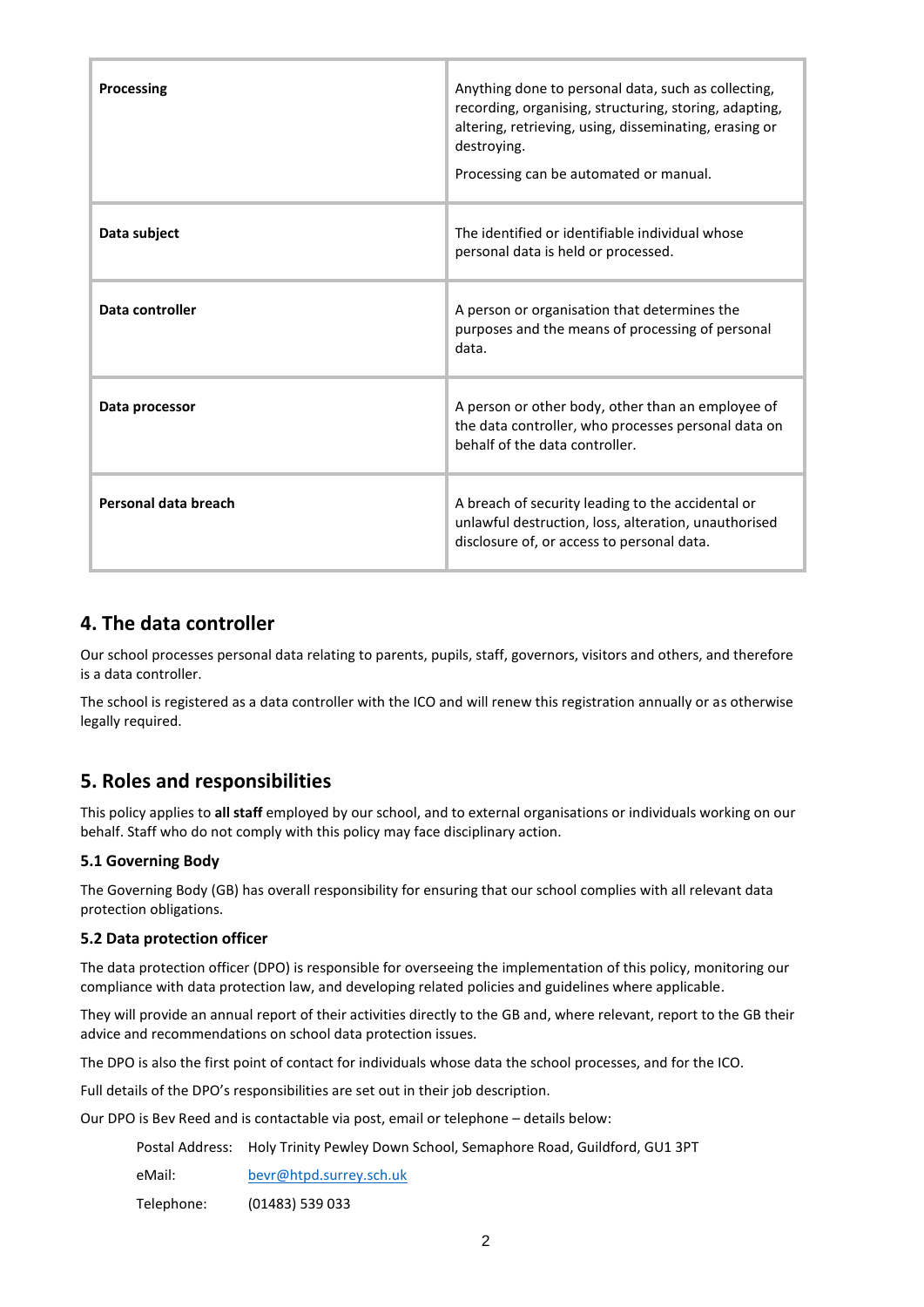#### **5.3 Headteacher**

The headteacher acts as the representative of the data controller on a day-to-day basis.

#### **5.4 All staff**

Staff are responsible for:

- Collecting, storing and processing any personal data in accordance with this policy
- Informing the school of any changes to their personal data, such as a change of address
- Contacting the DPO in the following circumstances:
	- o With any questions about the operation of this policy, data protection law, retaining personal data or keeping personal data secure
	- o If they have any concerns that this policy is not being followed
	- o If they are unsure whether or not they have a lawful basis to use personal data in a particular way
	- $\circ$  If they need to rely on or capture consent, draft a privacy notice, deal with data protection rights invoked by an individual, or transfer personal data outside the European Economic Area
	- o If there has been a data breach
	- $\circ$  Whenever they are engaging in a new activity that may affect the privacy rights of individuals
	- o If they need help with any contracts or sharing personal data with third parties

## **6. Data protection principles**

The GDPR is based on data protection principles that our school must comply with. The principles say that personal data must be:

- Processed lawfully, fairly and in a transparent manner
- Collected for specified, explicit and legitimate purposes
- Adequate, relevant and limited to what is necessary to fulfil the purposes for which it is processed
- Accurate and, where necessary, kept up to date
- Kept for no longer than is necessary for the purposes for which it is processed
- Processed in a way that ensures it is appropriately secure

This policy sets out how the school aims to comply with these principles.

## **7. Collecting personal data**

#### **7.1 Lawfulness, fairness and transparency**

We will only process personal data where we have one of 6 'lawful bases' (legal reasons) to do so under data protection law:

- The data needs to be processed so that the school can **fulfil a contract** with the individual, or the individual has asked the school to take specific steps before entering into a contract
- The data needs to be processed so that the school can **comply with a legal obligation**
- The data needs to be processed to ensure the **vital interests** of the individual e.g. to protect someone's life
- The data needs to be processed so that the school, as a public authority, can **perform a task in the public interest or exercise its official authority**
- The data needs to be processed for the **legitimate interests** of the school (where the processing is not for any tasks the school performs as a public authority) or a third party provided the individual's rights and freedoms are not overridden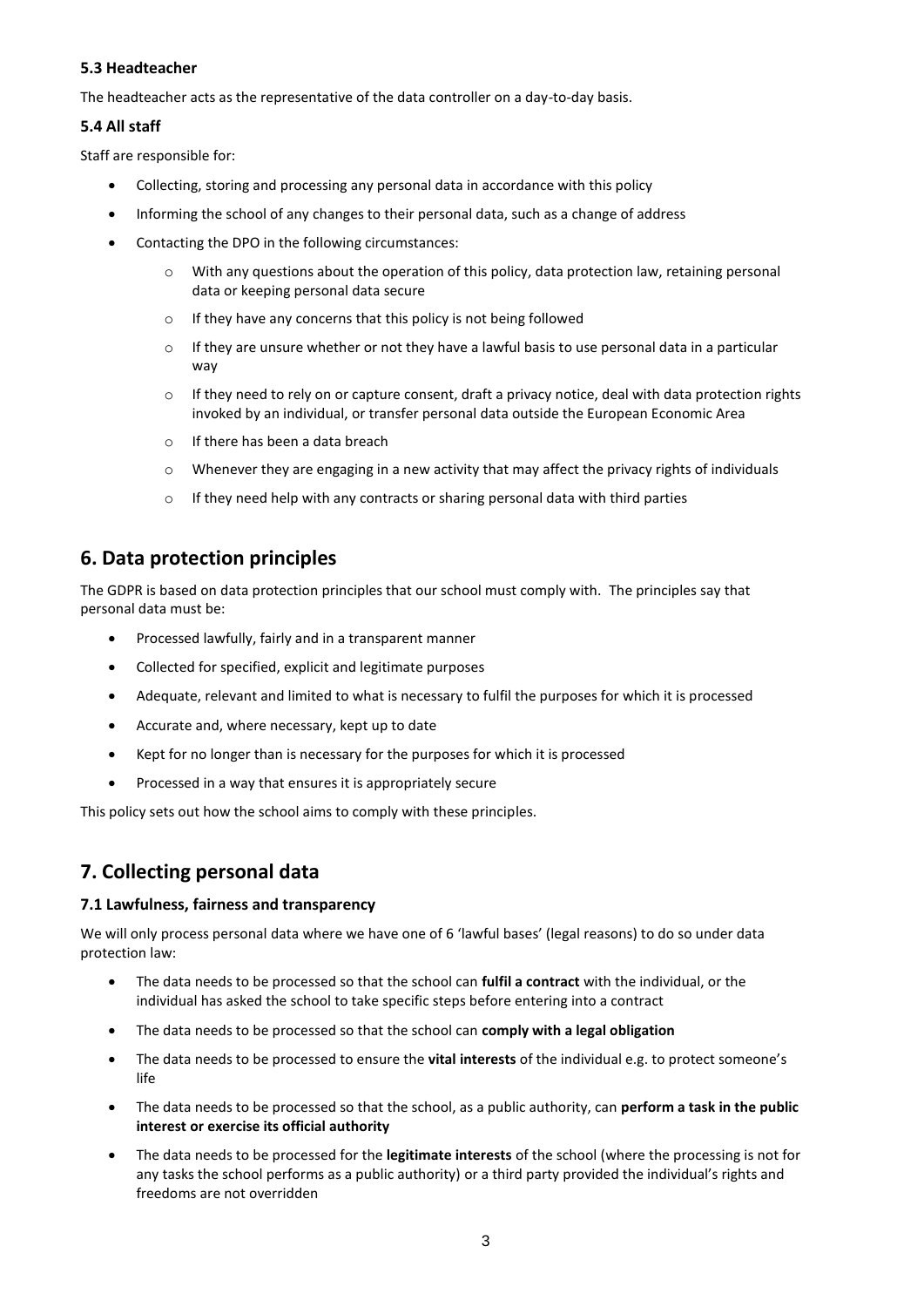The individual (or their parent/carer when appropriate in the case of a pupil) has freely given clear **consent**

For special categories of personal data, we will also meet one of the special category conditions for processing which are set out for processing under data protection law:

- The individual (or their parent/carer when appropriate in the case of a pupil) has given **explicit consent**
- The data needs to be processed to perform or exercise obligations or rights in relation to **employment, social security or social protection law**
- The data needs to be processed to ensure the **vital interests** of the individual or another person, where the individual is physically or legally incapable of giving consent
- The data has already been made **manifestly public** by the individual
- The data needs to be processed for the establishment, exercise or defence of **legal claims**
- The data needs to be processed for reasons of **substantial public interest** as defined in legislation
- The data needs to be processed for **health or social care purposes**, and the processing is done by, or under the direction of, a health or social work professional or by any other person obliged to confidentiality under law
- The data needs to be processed for **public health reasons**, and the processing is done by, or under the direction of, a health professional or by any other person obliged to confidentiality under law
- The data needs to be processed for **archiving purposes**, scientific or historical research purposes, or statistical purposes, and the processing is in the public interest

For criminal offence data, we will meet both a lawful basis and a condition set out under data protection law. Conditions include:

- The individual (or their parent/carer when appropriate in the case of a pupil) has given **consent**
- The data needs to be processed to ensure the **vital interests** of the individual or another person, where the individual is physically or legally incapable of giving consent
- The data has already been made **manifestly public** by the individual
- The data needs to be processed for or in connection with legal proceedings, to obtain legal advice, or for the establishment, exercise or defence of **legal rights**
- The data needs to be processed for reasons of **substantial public interest** as defined in legislation

Whenever we first collect personal data directly from individuals, we will provide them with the relevant information required by data protection law.

We will always consider the fairness of our data processing. We will ensure we do not handle personal data in ways that individuals would not reasonably expect, or use personal data in ways which have unjustified adverse effects on them.

If we offer online services to pupils, such as classroom apps, and we intend to rely on consent as a basis for processing, we will get parental consent (except for online counselling and preventive services).

#### **7.2 Limitation, minimisation and accuracy**

We will only collect personal data for specified, explicit and legitimate reasons. We will explain these reasons to the individuals when we first collect their data.

If we want to use personal data for reasons other than those given when we first obtained it, we will inform the individuals concerned before we do so, and seek consent where necessary.

Staff must only process personal data where it is necessary in order to do their jobs.

We will keep data accurate and, where necessary, up-to-date. Inaccurate data will be rectified or erased when appropriate.

When staff no longer need the personal data they hold, they must ensure it is deleted or anonymised. This will be done in accordance with the school's Record Retention schedule/records management policy – still under development.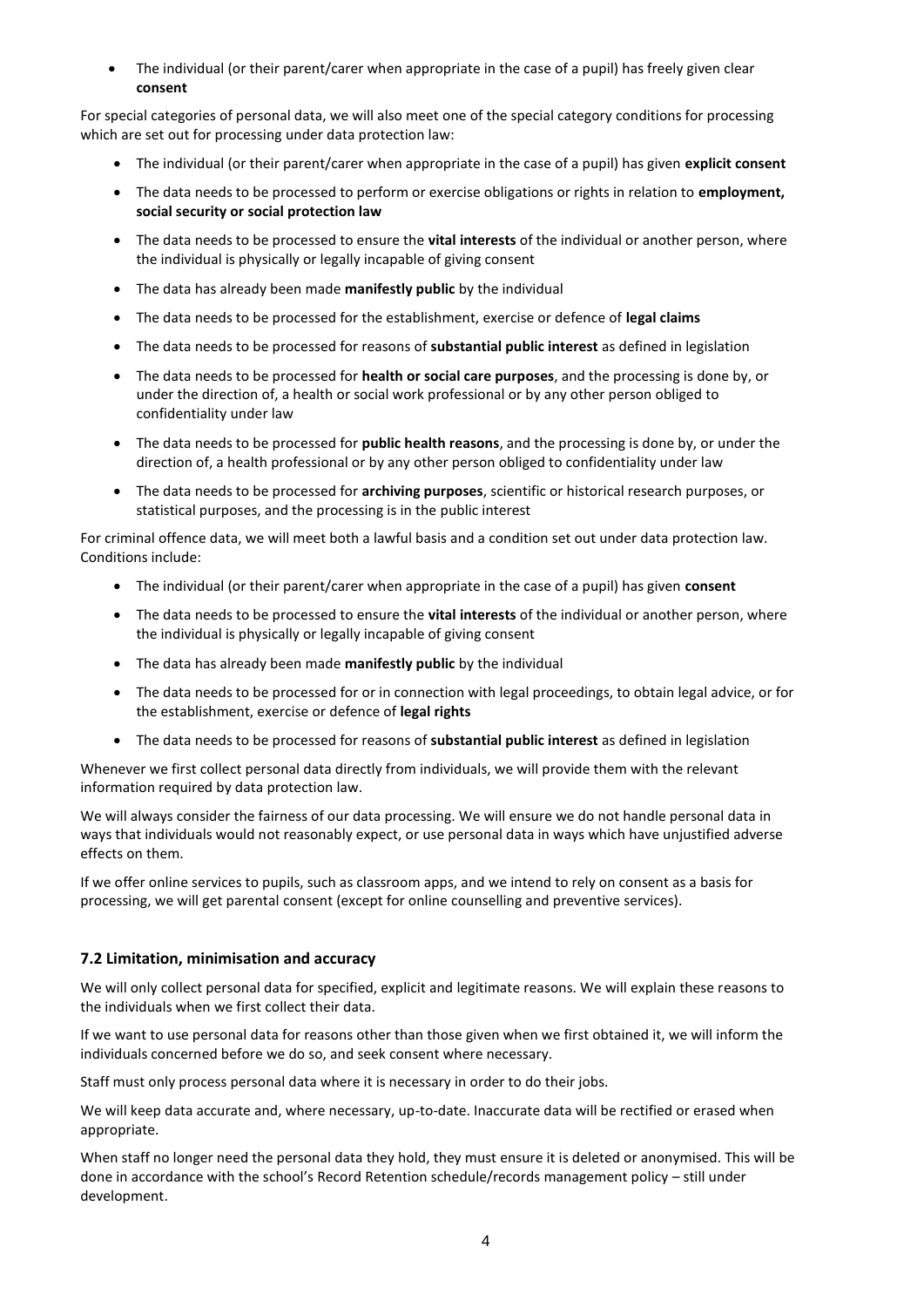## **8. Sharing personal data**

We will not normally share personal data with anyone else, but may do so where:

- There is an issue with a pupil or parent/carer that puts the safety of our staff at risk
- We need to liaise with other agencies we will seek consent as necessary before doing this
- Our suppliers or contractors need data to enable us to provide services to our staff and pupils for example, IT companies. When doing this, we will:
	- o Only appoint suppliers or contractors which can provide sufficient guarantees that they comply with data protection law
	- o Establish a data sharing agreement with the supplier or contractor, either in the contract or as a standalone agreement, to ensure the fair and lawful processing of any personal data we share
	- o Only share data that the supplier or contractor needs to carry out their service, and information necessary to keep them safe while working with us

We will also share personal data with law enforcement and government bodies where we are legally required to do so, including for:

- The prevention or detection of crime and/or fraud
- The apprehension or prosecution of offenders
- The assessment or collection of tax owed to HMRC
- In connection with legal proceedings
- Where the disclosure is required to satisfy our safeguarding obligations
- Research and statistical purposes, as long as personal data is sufficiently anonymised or consent has been provided

We may also share personal data with emergency services and local authorities to help them to respond to an emergency situation that affects any of our pupils or staff.

Where we transfer personal data internationally, we will do so in accordance with data protection law.

### **9. Subject access requests and other rights of individuals**

#### **9.1 Subject access requests**

Individuals have a right to make a 'subject access request' to gain access to personal information that the school holds about them. This includes:

- Confirmation that their personal data is being processed
- Access to a copy of the data
- The purposes of the data processing
- The categories of personal data concerned
- Who the data has been, or will be, shared with
- How long the data will be stored for, or if this isn't possible, the criteria used to determine this period
- Where relevant, the existence of the right to request rectification, erasure or restriction, or to object to such processing
- The right to lodge a complaint with the ICO or another supervisory authority
- The source of the data, if not the individual
- Whether any automated decision-making is being applied to their data, and what the significance and consequences of this might be for the individual
- The safeguards provided if the data is being transferred internationally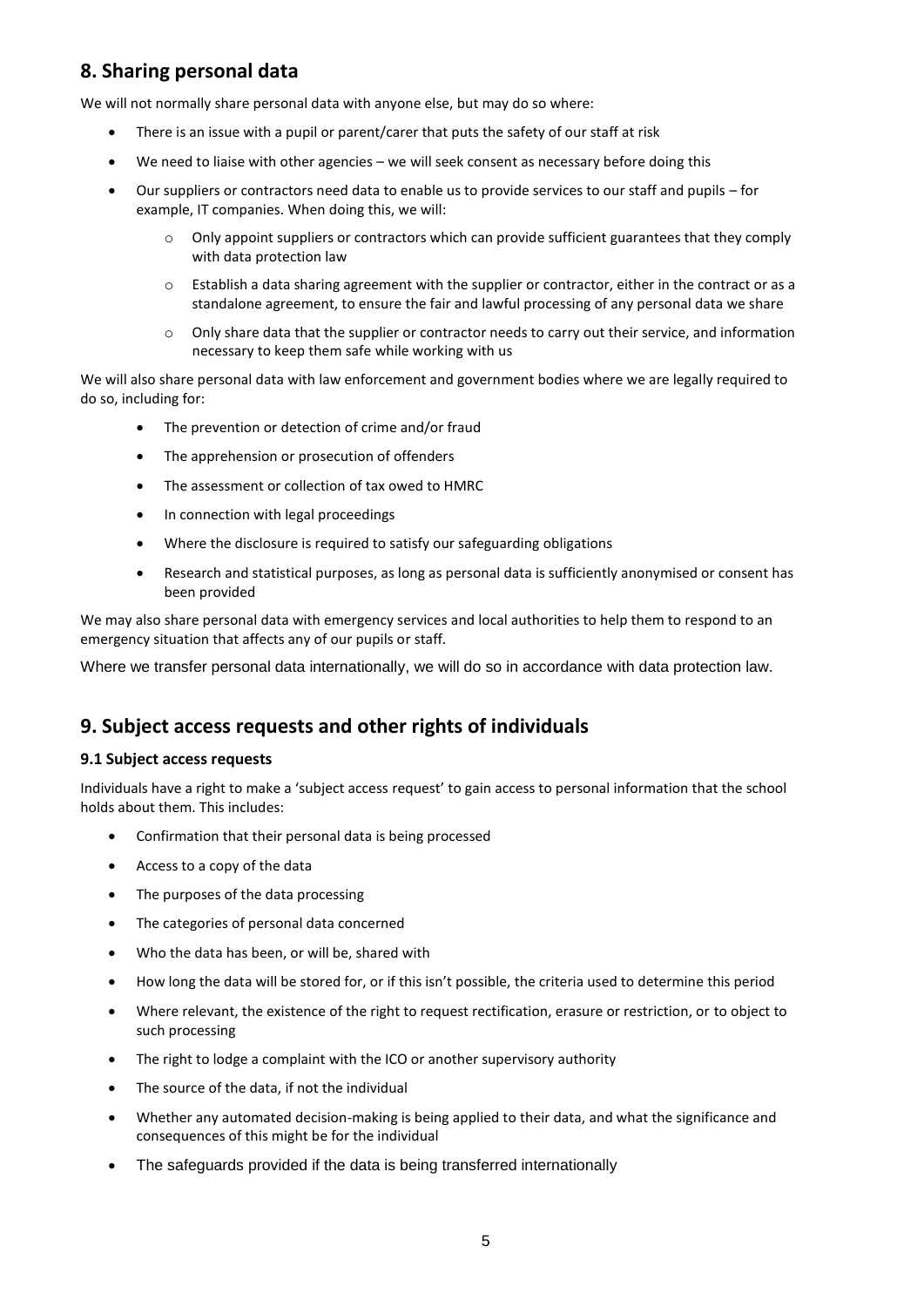Subject access requests should be submitted in writing, either by letter, email or fax and should include:

- Name of individual
- Correspondence address
- Contact number and email address
- Details of the information requested

If staff receive a subject access request they must immediately forward it to the DPO.

#### **9.2 Children and subject access requests**

Personal data about a child belongs to that child, and not the child's parents or carers. For a parent or carer to make a subject access request with respect to their child, the child must either be unable to understand their rights and the implications of a subject access request, or have given their consent.

Children below the age of 12 are generally not regarded to be mature enough to understand their rights and the implications of a subject access request. Therefore, most subject access requests from parents or carers of pupils at our school may be granted without the express permission of the pupil. This is not a rule and a pupil's ability to understand their rights will always be judged on a case-by-case basis.

#### **9.3 Responding to subject access requests**

When responding to requests, we:

- May ask the individual to provide 2 forms of identification
- May contact the individual via phone to confirm the request was made
- Will respond without delay and within 1 month of receipt of the request (or receipt of the additional information needed to confirm identity, where relevant)
- Will provide the information free of charge
- May tell the individual we will comply within 3 months of receipt of the request, where a request is complex or numerous. We will inform the individual of this within 1 month, and explain why the extension is necessary

We may not disclose information for a variety of reasons, such as if it:

- Might cause serious harm to the physical or mental health of the pupil or another individual
- Would reveal that the child is being or has been abused, or is at risk of abuse, where the disclosure of that information would not be in the child's best interests
- Would include another person's personal data that we can't reasonably anonymise, and we don't have the other person's consent and it would be unreasonable to proceed without it
- Is part of certain sensitive documents, such as those related to crime, immigration, legal proceedings or legal professional privilege, management forecasts, negotiations, confidential references, or exam scripts

We will not disclose information if it:

- Might cause serious harm to the physical or mental health of the pupil or another individual
- Would reveal that the child is at risk of abuse, where the disclosure of that information would not be in the child's best interests
- Is contained in adoption or parental order records
- Is given to a court in proceedings concerning the child

If the request is unfounded or excessive, we may refuse to act on it, or charge a reasonable fee which takes into account administrative costs. We will take into account whether the request is repetitive in nature when making this decision.

When we refuse a request, we will tell the individual why, and tell them they have the right to complain to the ICO or they can seek to enforce their subject access right through the courts.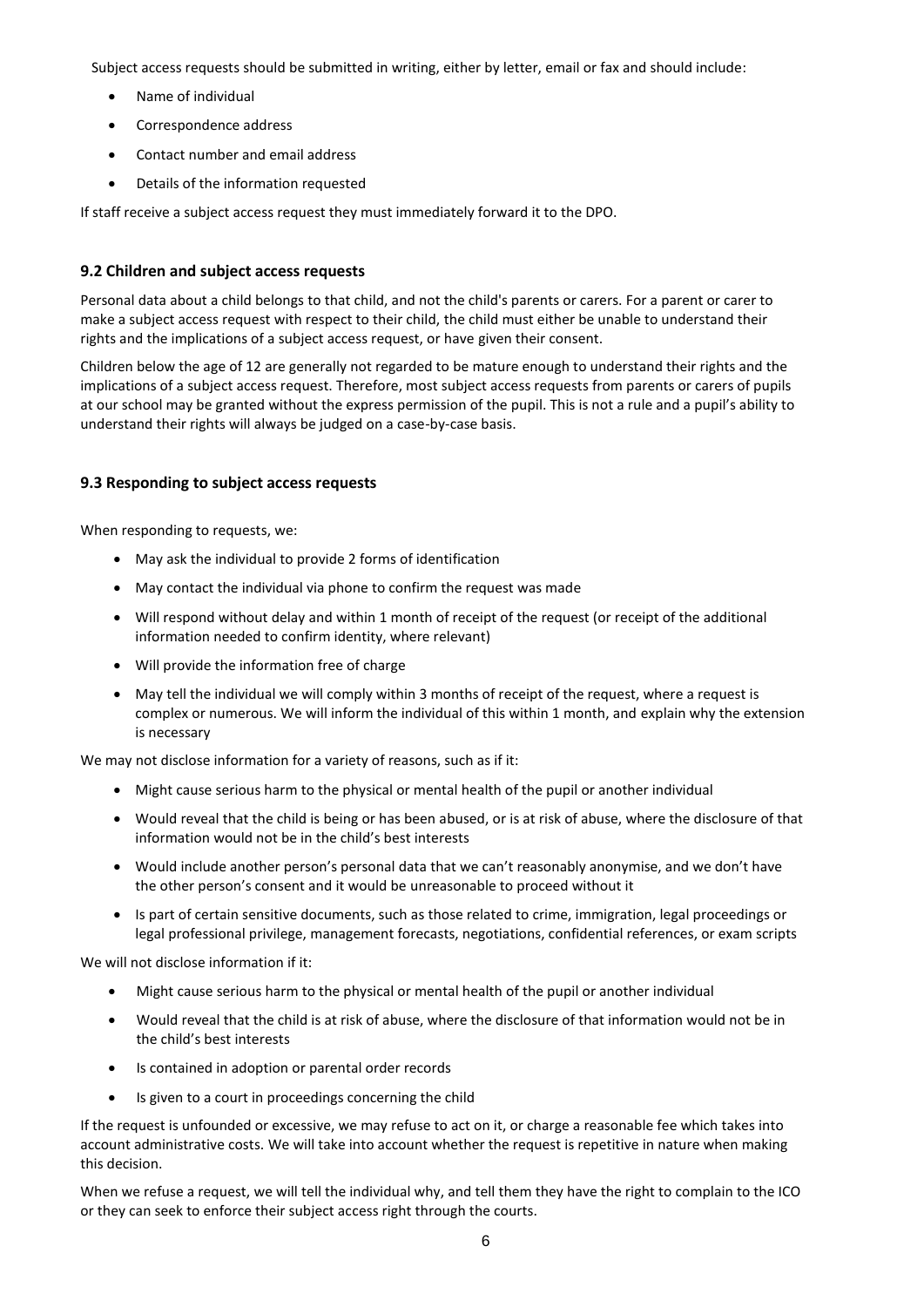#### **9.4 Other data protection rights of the individual**

In addition to the right to make a subject access request (see above), and to receive information when we are collecting their data about how we use and process it (see section 7), individuals also have the right to:

- Withdraw their consent to processing at any time
- Ask us to rectify, erase or restrict processing of their personal data (in certain circumstances)
- Prevent use of their personal data for direct marketing
- Object to processing which has been justified on the basis of public interest, official authority or legitimate interests
- Challenge decisions based solely on automated decision making or profiling (i.e. making decisions or evaluating certain things about an individual based on their personal data with no human involvement)
- Be notified of a data breach (in certain circumstances)
- Make a complaint to the ICO
- Ask for their personal data to be transferred to a third party in a structured, commonly used and machinereadable format (in certain circumstances)

Individuals should submit any request to exercise these rights to the DPO. If staff receive such a request, they must immediately forward it to the DPO.

## **10. Parental requests to see the educational record**

Parents, or those with parental responsibility, have a legal right to free access to their child's educational record (which includes most information about a pupil) within 15 school days of receipt of a written request.

If the request is for a copy of the educational record, the school may charge a fee to cover the cost of supplying it.

This right applies as long as the pupil concerned is aged under 18.

There are certain circumstances in which this right can be denied, such as if releasing the information might cause serious harm to the physical or mental health of the pupil or another individual, or if it would mean releasing exam marks before they are officially announced.

## **11. Photographs and videos**

As part of our school activities, we may take photographs and record images of individuals within our school.

We will obtain written consent from parents/carers for photographs and videos to be taken of their child for communication, marketing and promotional materials. We will clearly explain how the photograph and/or video will be used to both the parent/carer and pupil.

Any photographs and videos taken by parents/carers at school events for their own personal use are not covered by data protection legislation. However, we will ask that photos or videos with other pupils are not shared publicly on social media for safeguarding reasons, unless all the relevant parents/carers have agreed to this.

Where the school takes photographs and videos, uses may include:

- Within school on notice boards and in school magazines, brochures, newsletters, etc.
- Outside of school by external agencies such as the school photographer, newspapers, campaigns
- Online on our school website or social media pages

Consent can be refused or withdrawn at any time. If consent is withdrawn, we will delete the photograph or video and not distribute it further.

When using photographs and videos in this way we will not accompany them with any other personal information about the child, to ensure they cannot be identified.

See our Child Protection and Safeguarding policy for more information on our use of photographs and videos.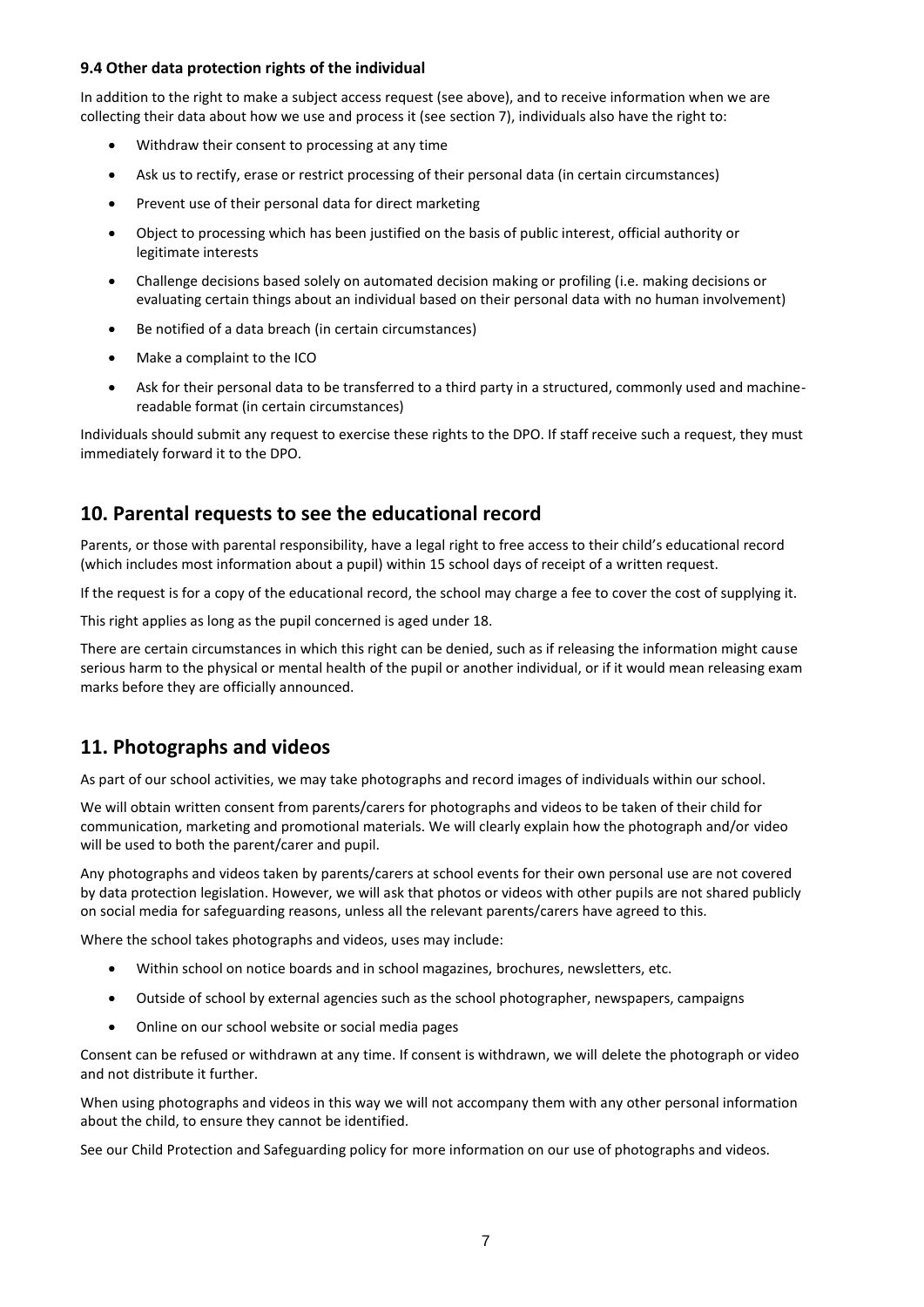## **12. Data protection by design and default**

We will put measures in place to show that we have integrated data protection into all of our data processing activities, including:

- Appointing a suitably qualified DPO, and ensuring they have the necessary resources to fulfil their duties and maintain their expert knowledge
- Only processing personal data that is necessary for each specific purpose of processing, and always in line with the data protection principles set out in relevant data protection law (see section 6)
- Completing privacy impact assessments where the school's processing of personal data presents a high risk to rights and freedoms of individuals, and when introducing new technologies (the DPO will advise on this process)
- Integrating data protection into internal documents including this policy, any related policies and privacy notices
- Regularly training members of staff on data protection law, this policy, any related policies and any other data protection matters; we will also keep a record of attendance
- Regularly conducting reviews and audits to test our privacy measures and make sure we are compliant
- Appropriate safeguards being put in place if we transfer any personal data outside of the European Economic Area (EEA), where different data protection laws will apply
- Maintaining records of our processing activities, including:
	- o For the benefit of data subjects, making available the name and contact details of our school and DPO and all information we are required to share about how we use and process their personal data (via our privacy notices)
	- o For all personal data that we hold, maintaining an internal record of the type of data, data subject, how and why we are using the data, any third-party recipients, how and why we are storing the data, retention periods and how we are keeping the data secure

## **13. Data security and storage of records**

We will protect personal data and keep it safe from unauthorised or unlawful access, alteration, processing or disclosure, and against accidental or unlawful loss, destruction or damage.

In particular:

- Paper-based records and portable electronic devices, such as laptops and hard drives that contain personal data are kept under lock and key when not in use
- Papers containing confidential personal data must not be left on office and classroom desks, on staffroom tables, pinned to notice/display boards, or left anywhere else where there is general access
- Where personal information needs to be taken off site, staff must sign it in and out from the school office
- Passwords that are at least 8 characters long containing letters and numbers are used to access school computers, laptops and other electronic devices. Staff and pupils are forced to change their passwords at regular intervals and reminded not to reuse passwords from other sites
- Encryption software is used to protect all portable devices and removable media, such as laptops and USB devices
- Staff, pupils or governors who store personal information on their personal devices are expected to follow the same security procedures as for school-owned equipment (see Appendix 1 – Acceptable Use Agreement of our On-line Safety Policy).
- Where we need to share personal data with a third party, we carry out due diligence and take reasonable steps to ensure it is stored securely and adequately protected (see section 8)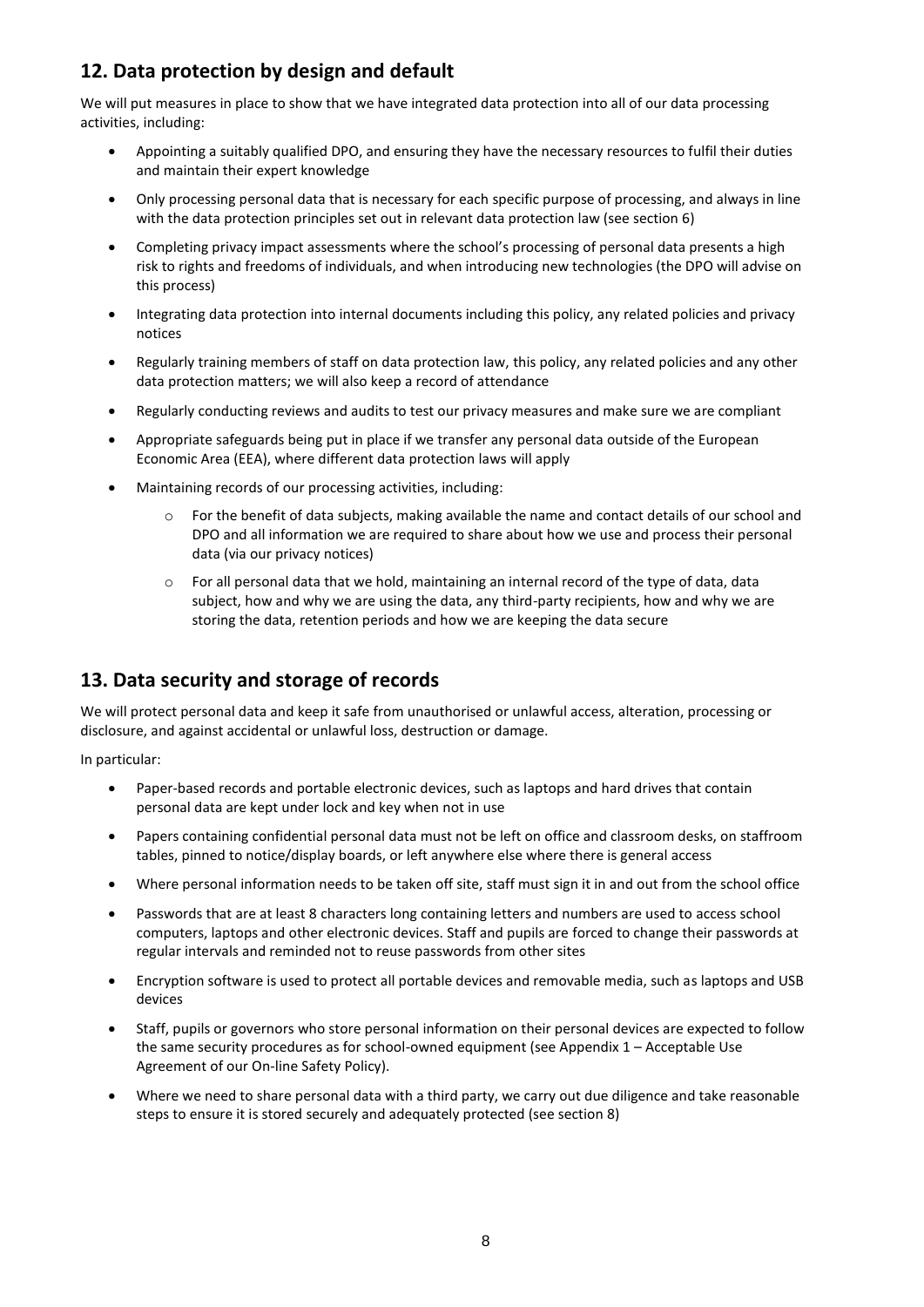## **14. Disposal of records**

Personal data that is no longer needed will be disposed of securely. Personal data that has become inaccurate or out of date will also be disposed of securely, where we cannot or do not need to rectify or update it.

For example, we will shred or incinerate paper-based records, and overwrite or delete electronic files. We may also use a third party to safely dispose of records on the school's behalf. If we do so, we will require the third party to provide sufficient guarantees that it complies with data protection law.

## **15. Personal data breaches**

The school will make all reasonable endeavours to ensure that there are no personal data breaches.

In the unlikely event of a suspected data breach, we will follow the procedure set out in appendix 1.

When appropriate, we will report the data breach to the ICO within 72 hours. Such breaches in a school context may include, but are not limited to:

- A non-anonymised dataset being published on the school website which shows the exam results of pupils eligible for the pupil premium
- Safeguarding information being made available to an unauthorised person
- The theft of a school laptop containing non-encrypted personal data about pupils

## **16. Training**

All staff and governors are provided with data protection training as part of their induction process.

Data protection will also form part of continuing professional development, where changes to legislation, guidance or the school's processes make it necessary.

## **17. Review and monitoring arrangements**

The DPO is responsible for monitoring and reviewing this policy.

This policy will be reviewed every 2 years and shared with the full governing body.

The Governing Body of HTPD first adopted this policy in 2018. It will be reviewed biennially or more regularly in the light of any updates to DPA 2018 or incidents that have taken place.

## **18. Links with other policies**

This data protection policy is linked to our:

- Freedom of information publication scheme
- Child Protection (Safeguarding) Policy
- On-line Safety Policy

| Date adopted:         | <b>June 2018</b>  |
|-----------------------|-------------------|
| Date of review:       | <b>March 2021</b> |
| Date for next review: | <b>March 2023</b> |

**Signed:**

**Steve Britain Governor of Holy Trinity Junior Pewley Down Finance Committee Chair**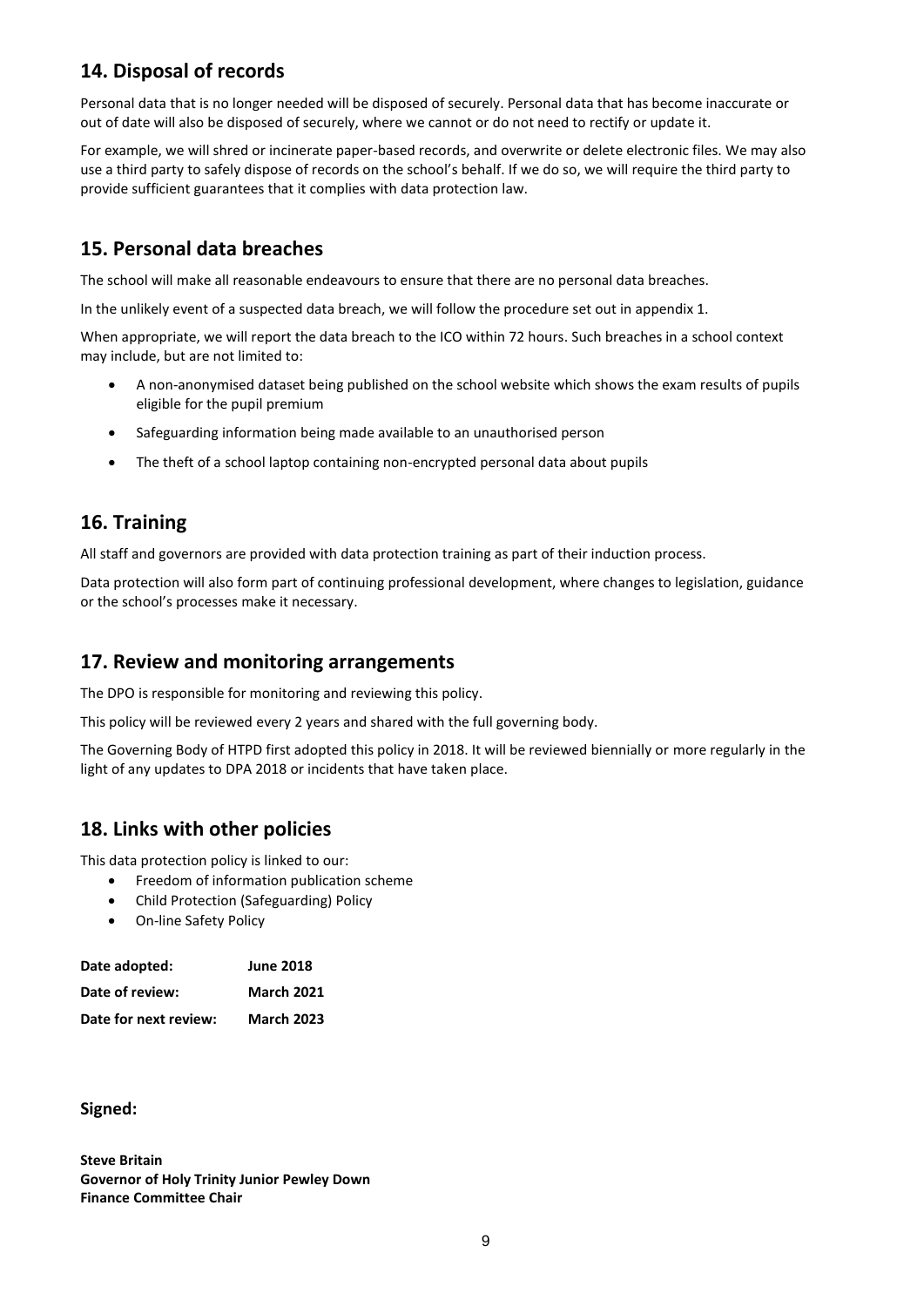## **Appendix 1: Personal data breach procedure**

This procedure is based o[n guidance on personal data breaches](https://ico.org.uk/for-organisations/guide-to-the-general-data-protection-regulation-gdpr/personal-data-breaches/) produced by the Information Commissioners Office (ICO).

- On finding or causing a breach, or potential breach, the staff member or data processor must immediately notify the DPO in person or by email o[n bevr@htpd.surrey.sch.uk](mailto:bevr@htpd.surrey.sch.uk)
- The DPO will investigate the report, and determine whether a breach has occurred. To decide, the DPO will consider whether personal data has been accidentally or unlawfully:
	- o Lost
	- o Stolen
	- o Destroyed
	- o Altered
	- o Disclosed or made available where it should not have been
	- o Made available to unauthorised people
- Staff and governors will cooperate with the investigation (including allowing access to information and responding to questions). The investigation will not be treated as a disciplinary investigation
- If a breach has occurred or it is considered to be likely that is the case, the DPO will alert the headteacher and the chair of governors
- The DPO will make all reasonable efforts to contain and minimise the impact of the breach. Relevant staff members or data processors should help the DPO with this where necessary, and the DPO should take external advice when required (e.g. from IT providers). (See the actions relevant to specific data types at the end of this procedure)
- The DPO will assess the potential consequences, based on how serious they are, and how likely they are to happen before and after the implementation of steps to mitigate the consequences
- The DPO will work out whether the breach must be reported to the ICO and the individuals affected using the ICO's [self-assessment tool](https://ico.org.uk/for-organisations/report-a-breach/personal-data-breach-assessment/)
- The DPO will document the decision (either way), in case it is challenged at a later date by the ICO or an individual affected by the breach. Documented decisions are stored in our Incident Log which is securely stored on the school's server.
- Where the ICO must be notified, the DPO will do this via the ['report a breach' page of the ICO website](https://ico.org.uk/for-organisations/report-a-breach/) or through its breach report line (0303 123 1113), within 72 hours of the school's awareness of the beach. As required, the DPO will set out:
	- o A description of the nature of the personal data breach including, where possible:
		- The categories and approximate number of individuals concerned<br>The categories and approximate number of personal data records
		- The categories and approximate number of personal data records concerned
	- o The name and contact details of the DPO
	- o A description of the likely consequences of the personal data breach
	- $\circ$  A description of the measures that have been, or will be taken, to deal with the breach and mitigate any possible adverse effects on the individual(s) concerned
- If all the above details are not yet known, the DPO will report as much as they can within 72 hours. The report will explain that there is a delay, the reasons why, and when the DPO expects to have further information. The DPO will submit the remaining information as soon as possible
- The DPO will also assess the risk to individuals, again based on the severity and likelihood of potential or actual impact. If the risk is high, the DPO will promptly inform, in writing, all individuals whose personal data has been breached. This notification will set out:
	- o A description, in clear and plain language, of the nature of the personal data breach
	- o The name and contact details of the DPO
	- o A description of the likely consequences of the personal data breach
	- $\circ$  A description of the measures that have been, or will be, taken to deal with the data breach and mitigate any possible adverse effects on the individual(s) concerned
- The DPO will consider, in light of the investigation and any engagement with affected individuals, whether to notify any relevant third parties
- The DPO will document each breach, irrespective of whether it is reported to the ICO. For each breach, this record will include the: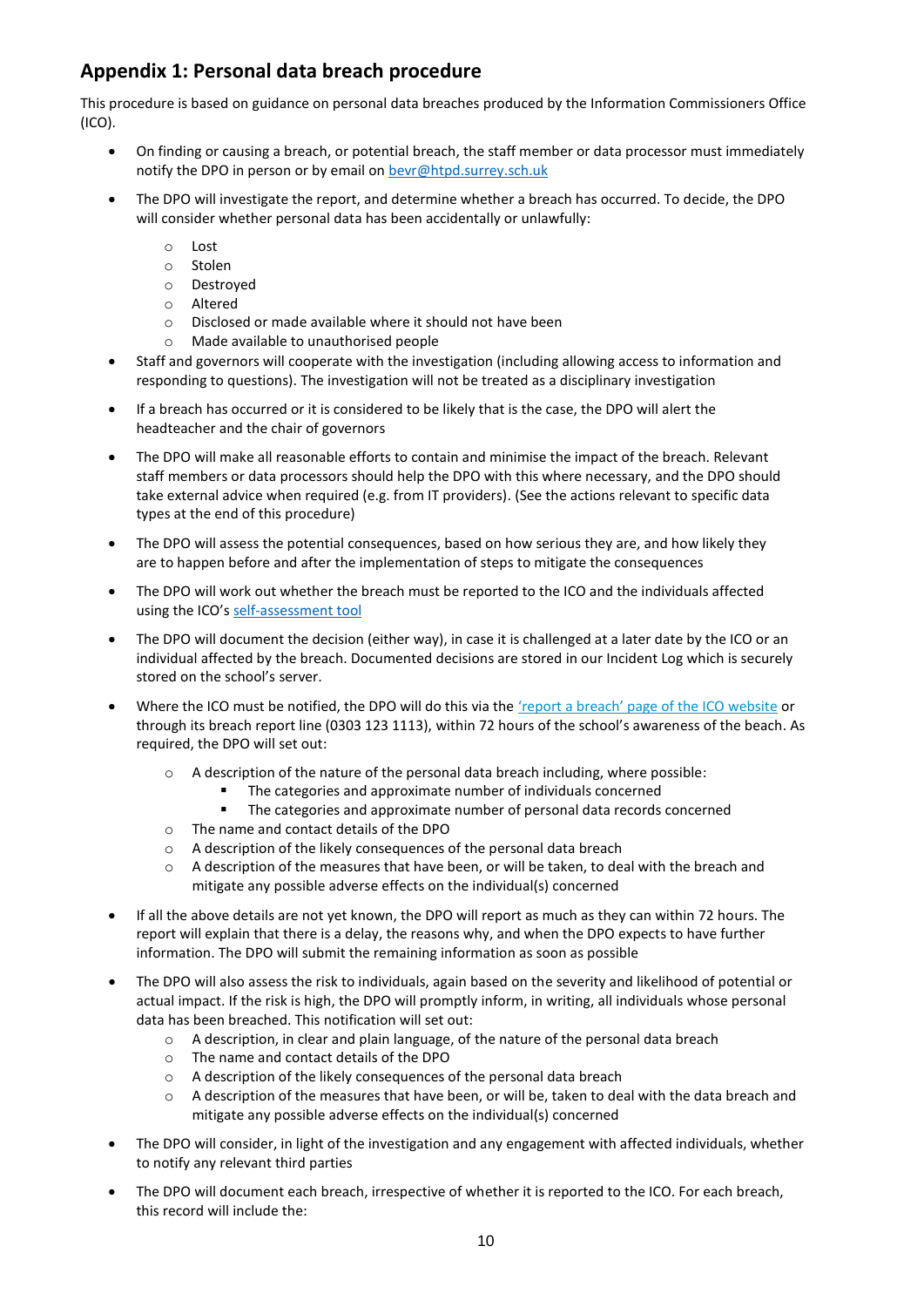- o Facts and cause
- o Effects
- o Action taken to contain it and ensure it does not happen again (such as establishing more robust processes or providing further training for individuals)
- Records of all breaches will be stored in our Incident / Breach Log which is securely stored on the school's server.
- The DPO and headteacher will meet to review what happened and how it can be stopped from happening again. This meeting will happen as soon as reasonably possible
- The DPO and headteacher will meet regularly to assess recorded data breaches and identify any trends or patterns requiring action by the school to reduce risks of future breaches

#### **Actions to minimise the impact of data breaches**

We set out below the steps that we might take to try and mitigate the impact of different types of data breach, focusing especially on breaches involving particularly risky or sensitive information. We will review the effectiveness of these actions and amend them as necessary after any data breach.

#### **Sensitive information being disclosed via email (including safeguarding records)**

- If special category data (sensitive information) is accidentally made available via email to unauthorised individuals, the sender must attempt to recall the email as soon as they become aware of the error
- Members of staff who receive personal data sent in error must alert the sender and the DPO as soon as they become aware of the error
- If the sender is unavailable or cannot recall the email for any reason, the DPO will ask the ICT department to attempt to recall it from the external recipients and remove it from the school's email system (retaining a copy if required as evidence)
- In any cases where the recall is unsuccessful or cannot be confirmed as successful, the DPO will consider whether it is appropriate to contact the relevant unauthorised individuals who received the email, explain that the information was sent in error, and request that those individuals delete the information and do not share, publish, save or replicate it in any way
- The DPO will ensure we receive a written response from all the individuals who received the data, confirming that they have complied with this request
- The DPO will carry out an internet search to check that the information has not been made public; if it has, we will contact the publisher/website owner or administrator to request that the information is removed from their website and deleted
- If safeguarding information is compromised, the DPO will inform the designated safeguarding lead and discuss whether the school should inform any, or all, of its 3 local safeguarding partners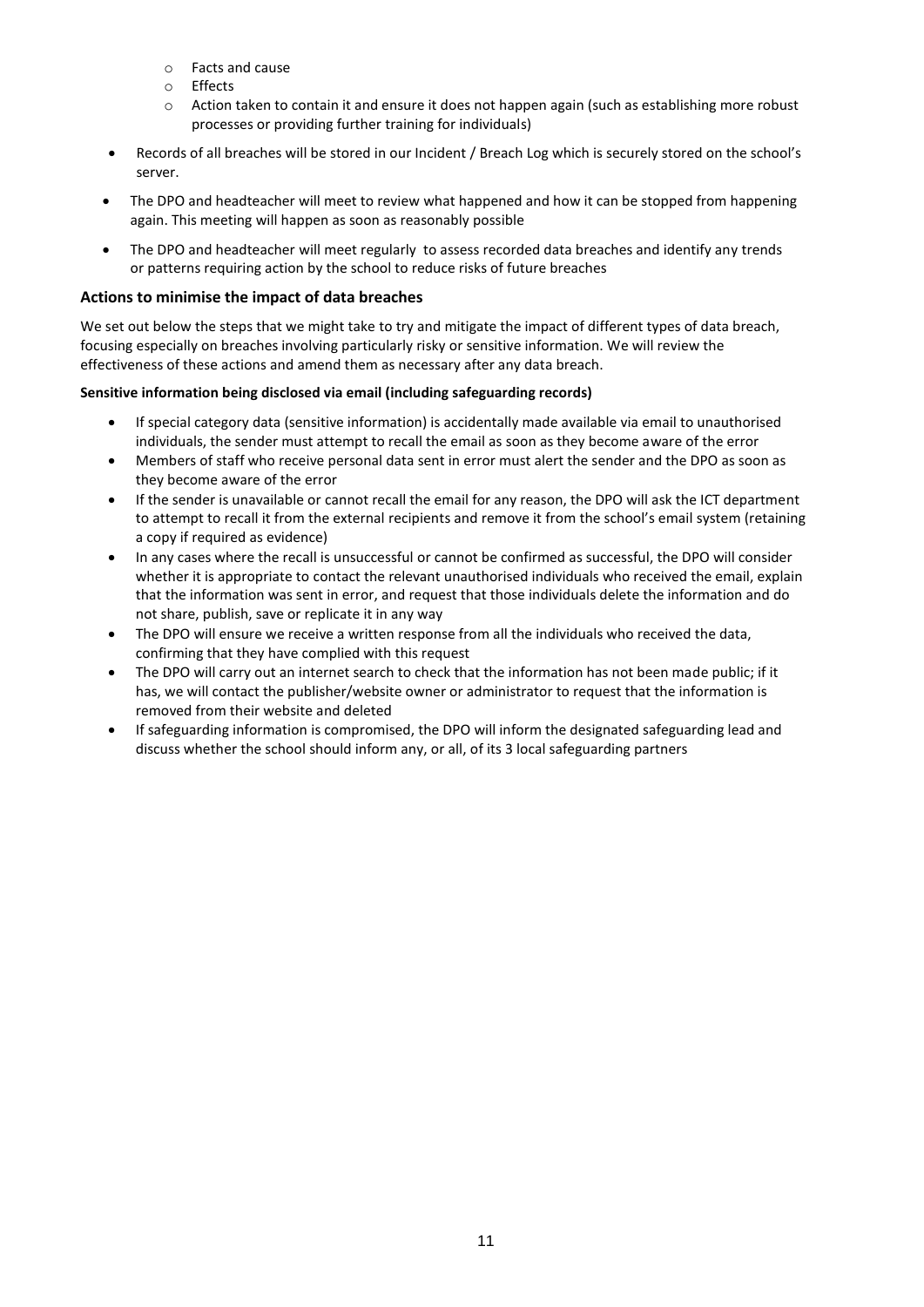### **Appendix 2**

#### **DATA PROTECTION ACT 2018 – SUBJECT ACCESS REQUEST**

Initial Acknowledgement of SAR and request for ID

Date

 $Dear$  Mr/s

Thank you for your request which we received on\_\_\_\_\_\_\_\_\_. Your request falls under the Data Protection Act 2018 as your request is for personal information concerning your child.

*We do take the handling of personal data seriously and we ask you to please provide two proofs of ID such as a copy of your passport/birth certificate and a copy of proof address such as a utility bill. This is to ensure that we are sending personal data to the right individual.*

In order for us to process your request efficiently, it would be most helpful if you can specify the date range that you require information for and any particular information that you require. As you can understand there is a large amount of information held and we wish to ensure that you are supplied with the relevant information.

On receipt of the above ID we will process your request within the one month statutory reply period.

Yours Sincerely,

Data Protection Officer / Headteacher